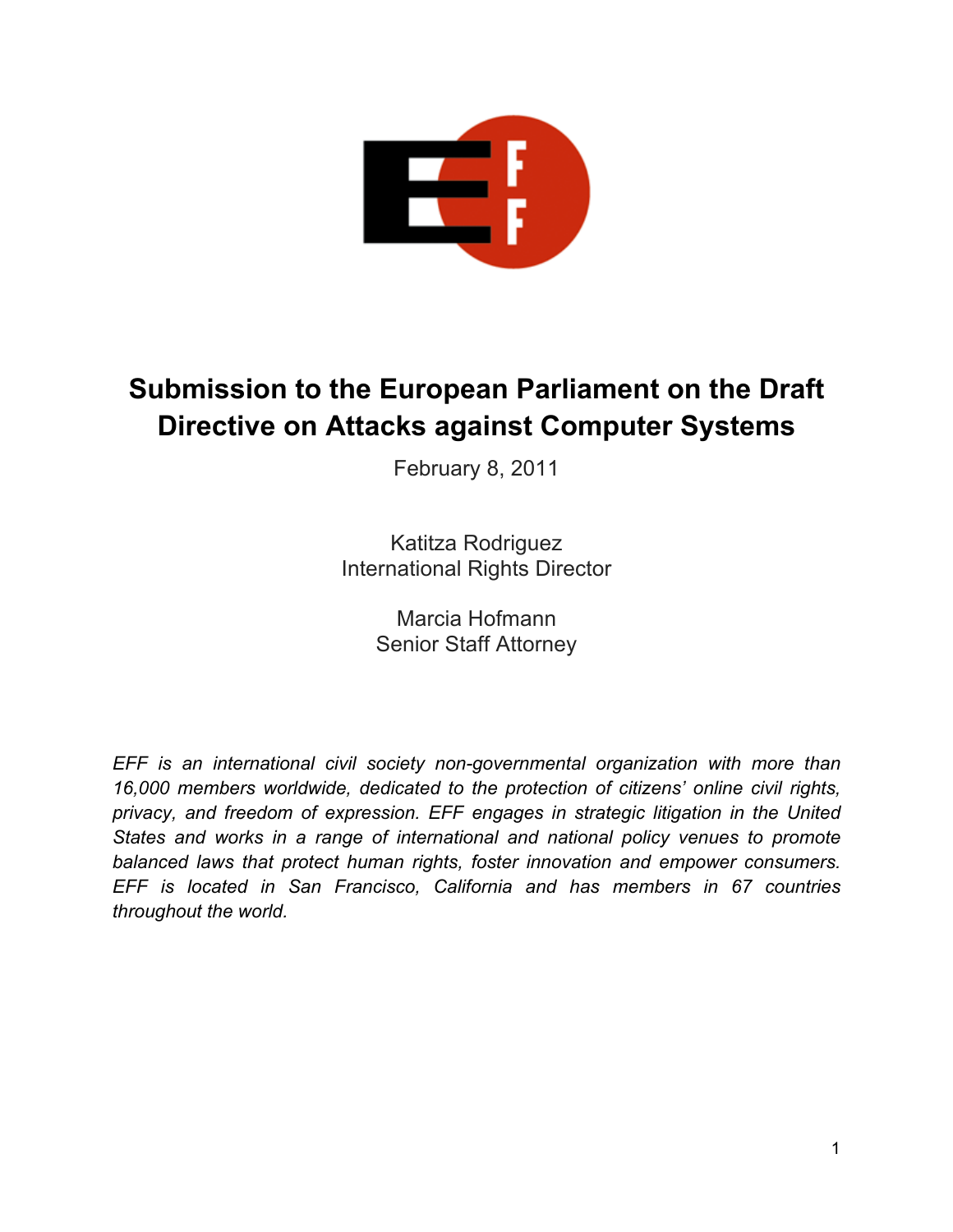# **EFF Comments on the Draft Directive on Attacks against Computer Systems**

#### **General Overview**

The Electronic Frontier Foundation (EFF) is pleased to have the opportunity to submit comments on the draft Directive on attacks against information systems.

EFF is skeptical of the overall need for this draft directive. We believe the Commission has not made a strong case for its need, especially given the existence of the Council of Europe Cybercrime Convention, which has not been implemented by all of the signatory states. Indeed, only 15 out of 27 Member States have ratified the Treaty (which EFF did not agree with at the time of its passage and we continue to believe it is overly restrictive). As matter of fact, the Cybercrime Convention deal with illegal access (Article 2), illegal interception (Article 3), data interference (Article 4), system interference (Article 5), misused of devices (Article 6), computerrelated fraud (Article 8), among other things, which are largely duplicated by the proposed Directive. Moreover, the current language of the draft Directive is more problematic for legal certainty and much more vague than the Convention making it even more dangerous for citizens' civil liberties.

Aside from the fact that there is already legislative protection against computer crime in Europe, the lack of implementation of the Convention does not bode well for an effective enforcement of the proposed directive. Regardless, EFF is concerned about various policy issues regarding the EU's additional attempt to criminalize what it determines to be attacks on information systems.

#### **Vague and Overbroad Definition of 'Without Right'**

First, this draft directive will affect users' free expression by restricting what they are allowed to do with computers. It could be argued that some interference with free expression is permitted and justified when it comes to malicious, socially undesirable behavior. However, as explored below, the provisions of the draft directive may be too vague and broad regarding what constitutes criminal acts, so the draft directive as it stands may indeed constitute a disproportionate encroachment into users' free expression and the freedom to innovate and compete in the economic market. Some draft recommendations from the Rapporteur Monika Hohlmeier, which would clarify various terms, may alleviate this problem, but as the Greens/EFA's response says, some of these 'clarifications' may in fact confuse matters further.

In particular, **Article 2** remains troubling even with the amendment proposed by the Greens/EFA. 'Without right' is still defined as 'access, use [added by the Greens/EFA] or interference *not authorized* by the owner [or] other right holder of the system' (emphasis added).

This definition resembles language in the US Computer Fraud and Abuse Act (CFAA), which provides, among other things, that it is illegal to 'intentionally access[] a computer *without*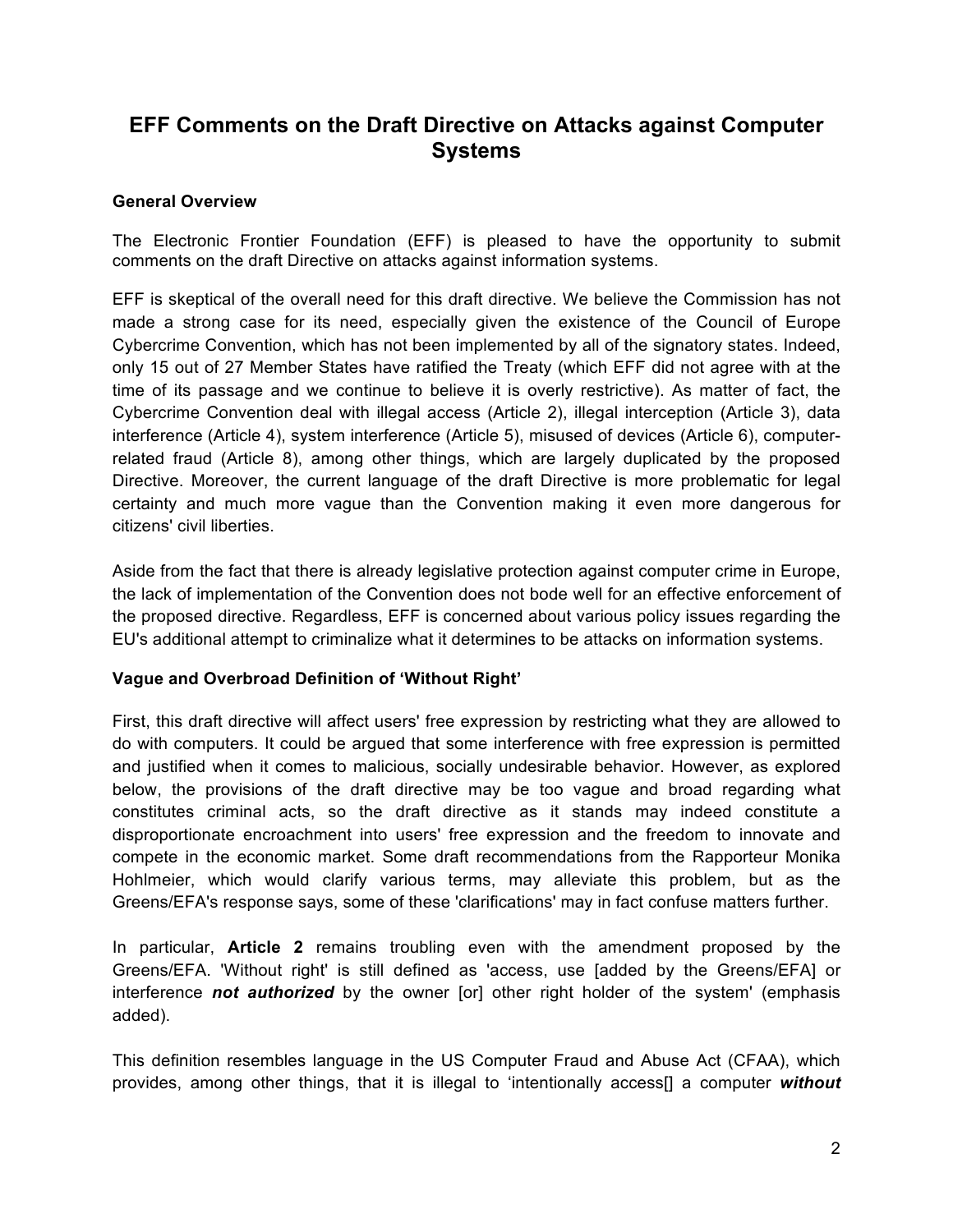*authorization* or *exceed[] authorized access*, and thereby obtain[] . . . information from any protected computer.' (emphasis added).<sup>1</sup>

The precise scope of the phrases 'without authorization' and 'exceeds authorized access' has been hotly disputed in the courts, with the US government and private companies arguing for a broad interpretation that would go so far as to criminalize violations of private contractual agreements. (The CFAA is both a civil and criminal statute, which means that both private parties and federal prosecutors can pursue violations.) If followed by courts in Europe, this approach threatens to put the immense coercive power of criminal law in the hands of those who draft contracts. This means that private parties, rather than lawmakers, would be in a position to determine what conduct is criminal—simply by prohibiting it in an agreement. That is particularly troubling for website terms of use, which are typically arbitrary and confusing agreements of adhesion that users may "agree" to without ever having read. Criminalizing breaches of website terms of use could turn millions of Internet users into criminals for typical, everyday activity—simply because the drafter decides that it will be so.

One of the first cases of this sort was *United States v. Drew*, in which government prosecutors claimed that a woman who signed up for a MySpace account using a fictitious name and age obtained "unauthorized access" to the service and therefore violated the CFAA because she violated MySpace's terms of service. A court ultimately determined that such an interpretation of the CFAA would render the law unconstitutionally vague, since the public would not have adequate notice about what behavior is illegal, and the government would be able to cherry-pick cases to prosecute at its whim. $<sup>2</sup>$ </sup>

Unfortunately, these profound constitutional concerns have not prevented the government from continuing to argue that the CFAA criminalizes violations of terms of use. In *United States v. Lowson*, prosecutors indicted the operators of a ticket-reselling service who purchased tickets through the Ticketmaster website using automated means. The prosecutors argued that the resellers' actions violated the Ticketmaster website's terms of use, and therefore the CFAA. The defendants in the case ultimately pleaded guilty to the charges. $3$ 

In a similar line of cases, the government has argued that violations of corporate policies are computer crimes. For example, in *United States v. Nosal*, the government is pursuing CFAA charges against the former employee of an executive recruiting firm who convinced current employees to access the company's proprietary database and pass along information that he could use for competitive advantage. Prosecutors argue that the man's accomplices had authority to access the database for some purposes, but exceeded that authority when they accessed it for a purpose that violated corporate policy, which said that employees were only allowed to access the database to further the company's business interests. Unfortunately, a

 $1$  18 U.S.C. § 1030(a)(2)(C).

<sup>2</sup> *United States v. Drew*, 259 F.R.D. 449 (C.D. Cal. 2009); *See also* Electronic Frontier Foundation, *United*  States v. Drew, <https://www.eff.org/cases/united-states-v-drew>.

<sup>3</sup> Electronic Frontier Foundation, *United States v. Lowson*, https://www.eff.org/cases/u-s-v-lowson.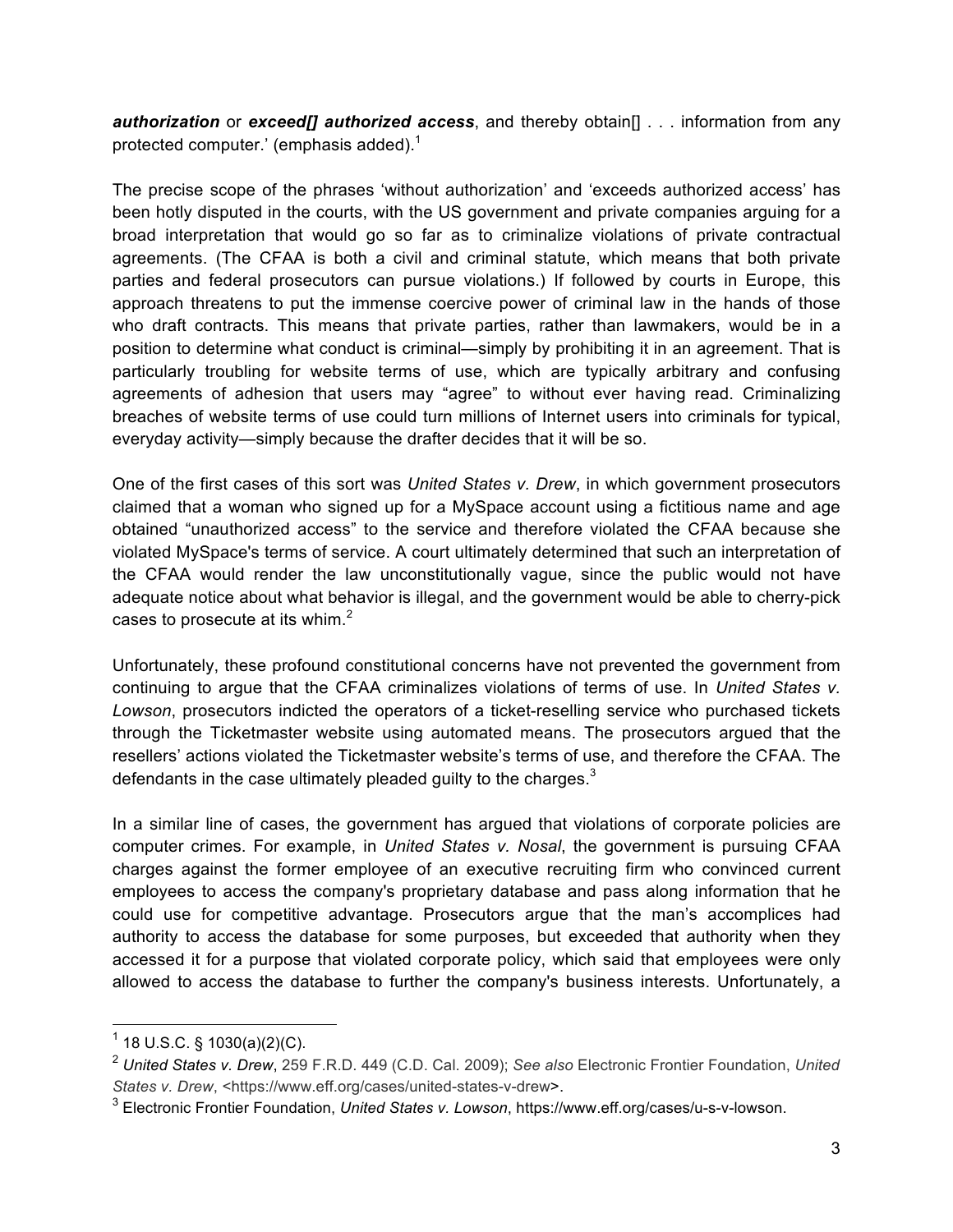federal appeals court initially ruled that an employee violates the CFAA when he uses a computer in way that violates an employer's restrictions; the court has decided to rehear the case, however, which is still pending.

If it stands, the *Nosal* decision is a dangerous precedent because it gives employers the power to make behavior criminal just by saying in a written policy that it is not allowed. For example, a worker could be sued or prosecuted for reading personal email or checking the score of a game if her employer's policy says that company computers may be used only for work.<sup>4</sup> The government might never choose to prosecute such trivial infractions, but it's important to remember that the CFAA is a civil statute, as well. Indeed, in *Lee v. PMSI, Inc.*, a company unsuccessfully argued that a former e12mployee violated the CFAA when she spent too much time checking personal email and browsing the Internet at work, which was prohibited by company policy. Fortunately, the court recognized the absurd implications of the former employer's sweeping argument and dismissed the claim.<sup>5</sup>

Companies have also tried to use the CFAA to stifle competition and maintain dominance in a given industry. In one ongoing case, *Facebook v. Power Ventures*, Facebook claims a start-up violated the CFAA and California state computer crime law by creating a service that allowed users to aggregate their information from a variety of social networking sites and view it in a single browser. Facebook has argued that Power violated the computer crime laws because it allowed users to access Facebook by automated means, which violated Facebook's Terms of Use. Facebook has also gone a step further, claiming that Power unlawfully designed its service to use multiple IP addresses to access Facebook's servers with the intention of defeating IP blocks. In other words, the mere creation of a tool that could be used to circumvent a technical barrier — even when a technical barrier doesn't exist — creates liability under the California Penal Code and the CFAA. This case shows that the companies can use the CFAA's imprecise language to stymie competitors who create new tools that would spur the economic market and give consumers more choices.<sup>6</sup>

 <sup>4</sup> *United States v. Nosal,* 642 F.3d 781 (9th Cir. 2011), *rehearing en banc granted,* 661 F.3d 1180; *see also* Electronic Frontier Foundation, *United States v. Nosal,* https://www.eff.org/cases/u-s-v-nosal; Orin Kerr, N*inth Circuit Holds That Violating Any Employer Restriction on Computer Use 'Exceeds Authorized Access' (Making It a Federal Crime)*, Volokh Conspiracy (April 28, 2011),

http://volokh.com/2011/04/28/ninth-circuit-holds-that-violating-any-employer-restriction-on-computer-useexceeds-authorized-access-making-it-a-federal-crime/.

<sup>5</sup> *Lee v. PMSI, Inc.*, No. 8:10-cv-2904, 2011 U.S. Dist. LEXIS 52828 (M.D. Fla. May 6, 2011); *see also* Orin Kerr, Employer Sues Former Employee for Checking Facebook and Personal E-Mail and 'Excessive Internet Usage' at Work, Volokh Conspiracy (May 17, 2011), http://volokh.com/2011/05/17/employersues-former-employee-for-checking-facebook-and-personal-e-mail-and-excessive-internet-usage-atwork/.

<sup>6</sup> *Facebook, Inc., v. Power Ventures, Inc.*, No. 08-5780 JW, 2010 U.S. Dist. LEXIS 93517 (N.D. Cal. July 20, 2010); Electronic Frontier Foundation, Facebook v. Power Ventures, https://www.eff.org/cases/facebook-v-power-ventures.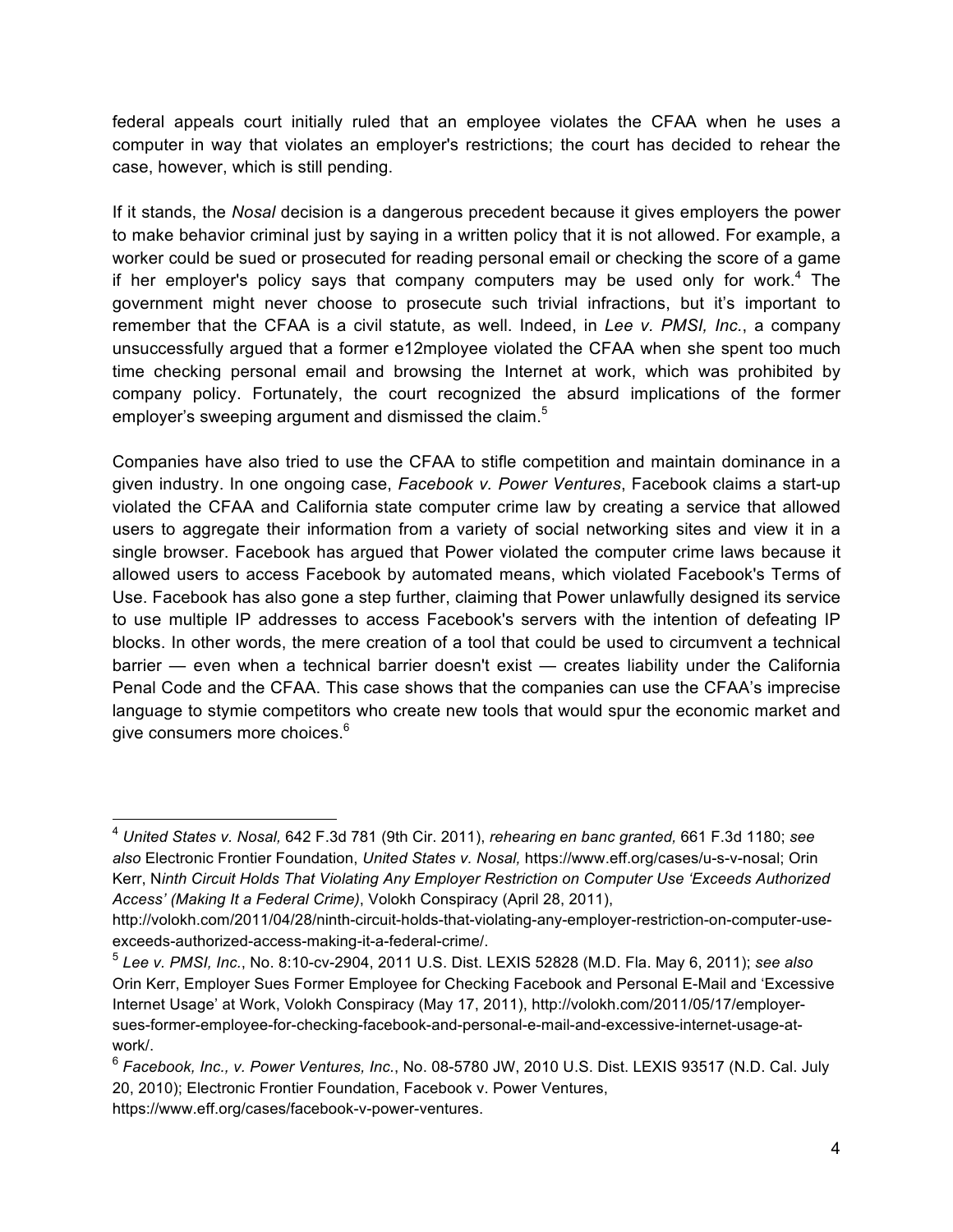These cases demonstrate that the government and private parties have argued with varying levels of success that the phrases 'without authorization' and 'exceeding authorized access' in the US CFAA should be broadly construed. The US experience can serve as a warning to European legislators that vague, ill-defined terms, especially concerning what computer access is 'authorized' or 'exceeds authorization,' can have deleterious effects for free expression, innovation and competition.

#### **Mens Rea**

The European Parliament should ensure that the draft Directive does not criminalize the legitimate activities and use of tools needed for independent security research, academic study, and other good-faith activities that serve the public interest and ultimately make the public more safe. The proposed text should affirmatively protect those activities, with a particular emphasis on protecting access for purposes of security testing. It is important to ensure that those activities or uses of tools without malicious *mens rea* are not punishable as criminal offenses. Examining computers without the explicit permission of the owner is necessary for a vast amount of useful research, which might never be done if permission were required.

As an initial matter, EFF suggests clarifying the definition of *mens rea* or criminal intent. The criminalization of conduct in **Articles 3 to 7** of the Draft Directive requires only that the perpetrator does not have a right to engage in certain behavior. Indeed, not having a right to engage in this behavior is not the same thing as — and is indeed broader than — having an malicious intent or *mens rea*, as is often required in criminal law, and instead turns general behaviors into strict liability crimes.

The recital to the proposed directive stipulates that when there is no 'criminal intent' then there is no crime, and lists examples of such scenarios including instances where there is authorized testing or protection of information systems. However, the recital does specifically allow access in circumstances where the perpetrator does not have the requisite *mens rea*, for example an 'unofficial' / 'unauthorized' test of the system's security in order to establish whether there are any vulnerabilities. The current formulation requires clarification especially to deal with legitimate behavior that is considered socially desirable such as the use of attack software in research and security testing.

The criminalization of demonstrating vulnerabilities gives vendors of flawed products the ability to deny the existence of flaws, even months or years after those flaws have been discovered, or to wrongly suggest that the vulnerabilities are merely theoretical. It also provides them with enhanced legal leverage to frighten researchers into silence. This harms the public by allowing insecure and broken technology to remain unpatched.

For example, in 2008 the Massachusetts Bay Transit Authority (MBTA) sued three college students who were planning to give a presentation about vulnerabilities in Boston's subway fare system at a conference. The MBTA improperly claimed that the students would violate the CFAA by delivering information to conference attendees that it claimed could be used to defraud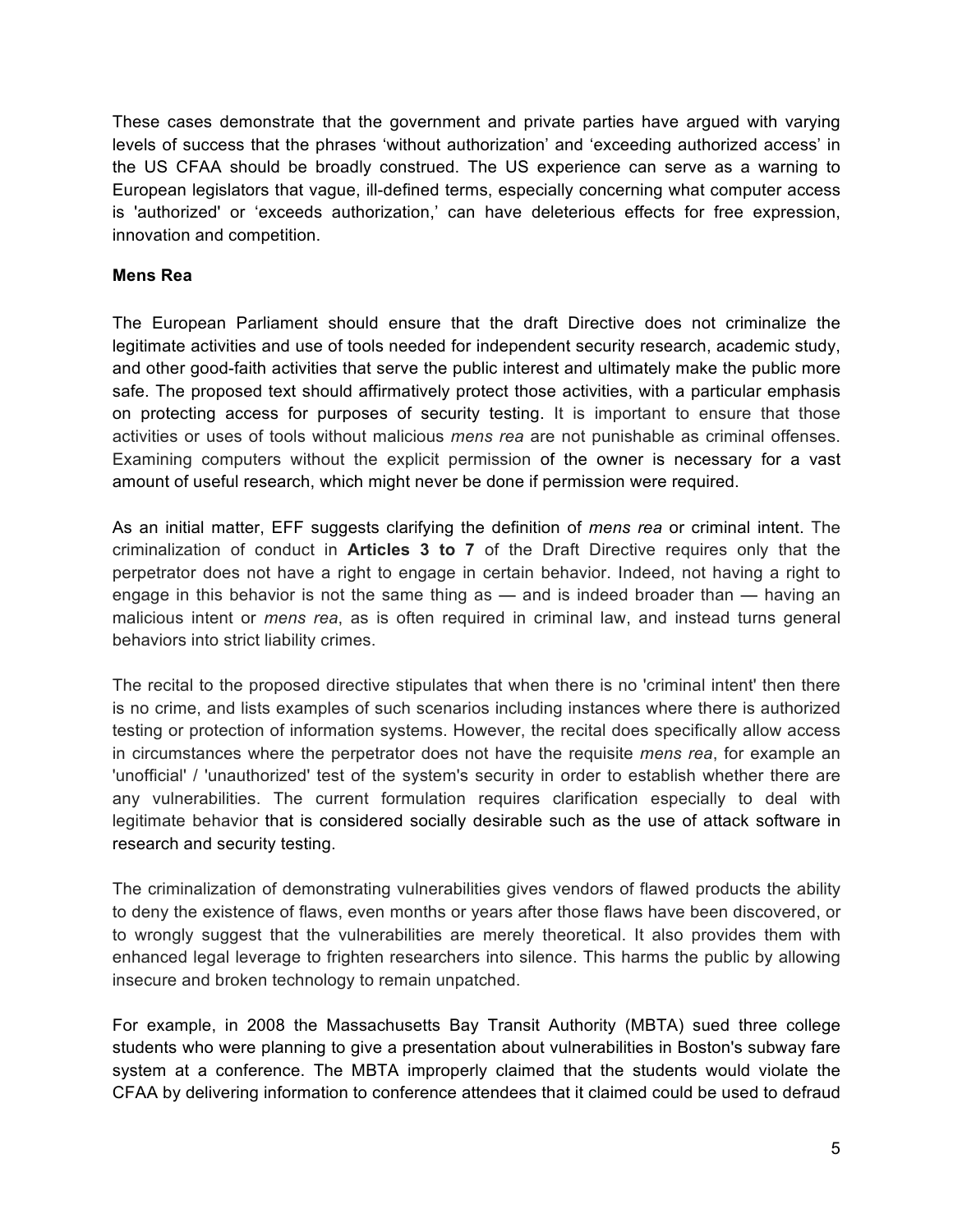the MBTA of transit fares. While a judge ultimately found that the presentation would not have violated the law, the MBTA's baseless lawsuit prevented the students from presenting their research at the conference, infringing their free expression rights.<sup>7</sup>

At the 2010 Black Hat Technical Security Conference in Las Vegas, professional security researcher Barnaby Jack publicly demonstrated that it was possible to bypass security measures on automated teller machines and program them to dispense money. Given the widespread use of bank accounts by citizens and their legitimate concerns over the security of their accounts, there is a strong public interest in these kind of security flaws being known to the public, and vendors acting on information about vulnerabilities in a timely fashion as well as building machines and systems with the highest security standards possible. Jack was supposed to have given the talk at the conference the previous year, but his employer at the time, Juniper Networks, pressured him to cancel it after receiving a complaint from an ATM vendor. As a result, the ATM flaws were secret for an entire year after Jack first intended to make their existence publicly known.<sup>8</sup>

Similarly, last year Sony sued researchers who disclosed security vulnerabilities in the Sony Playstation 3, including several who presented their research at the 2010 Chaos Communication Congress in Berlin. The flaws allowed users to install and run the Linux operating system on their PS3s — an option Sony once openly supported, but later took steps to prevent. Among other things, Sony made an overreaching argument under the CFAA that the researchers accessed their own video game consoles in a way that violated the agreement that Sony imposes on users of its network, despite the fact that the researchers didn't seem to have used Sony's network in their research — only the consoles they legally purchased. Simply put, Sony claimed it was illegal for the researchers to access their own computers in a way Sony didn't approve of. The case ultimately settled. $9$ 

There is a robust research community in Europe testing the security of computer systems to expose weaknesses in information systems now used in everyday life so that they can be improved.

 <sup>7</sup> Electronic Frontier Foundation, *MBTA v. Anderson*, https://www.eff.org/cases/mbta-v-anderson.

<sup>8</sup> Kim Zetter, *ATM Vendor Halts Researcher's Talk on Vulnerability*, Wired.com (June 30, 2009), <http://www.wired.com/threatlevel/2009/06/atm-vendor-halts-talk/>; Kim Zetter, *Researcher Demonstrates ATM 'Jackpotting' at Black Hat Conference,* Wired.com (July 28, 2010), http://www.wired.com/threatlevel/2010/07/atms-jackpotted.

<sup>9</sup> Corynne McSherry and Marcia Hofmann, *Sony v. Hotz: Sony Sends a Dangerous Message to Researchers — and Its Customers,* Electronic Frontier Foundation (Jan. 19, 2011), <https://www.eff.org/deeplinks/2011/01/sony-v-hotz-sony-sends-dangerous-message>.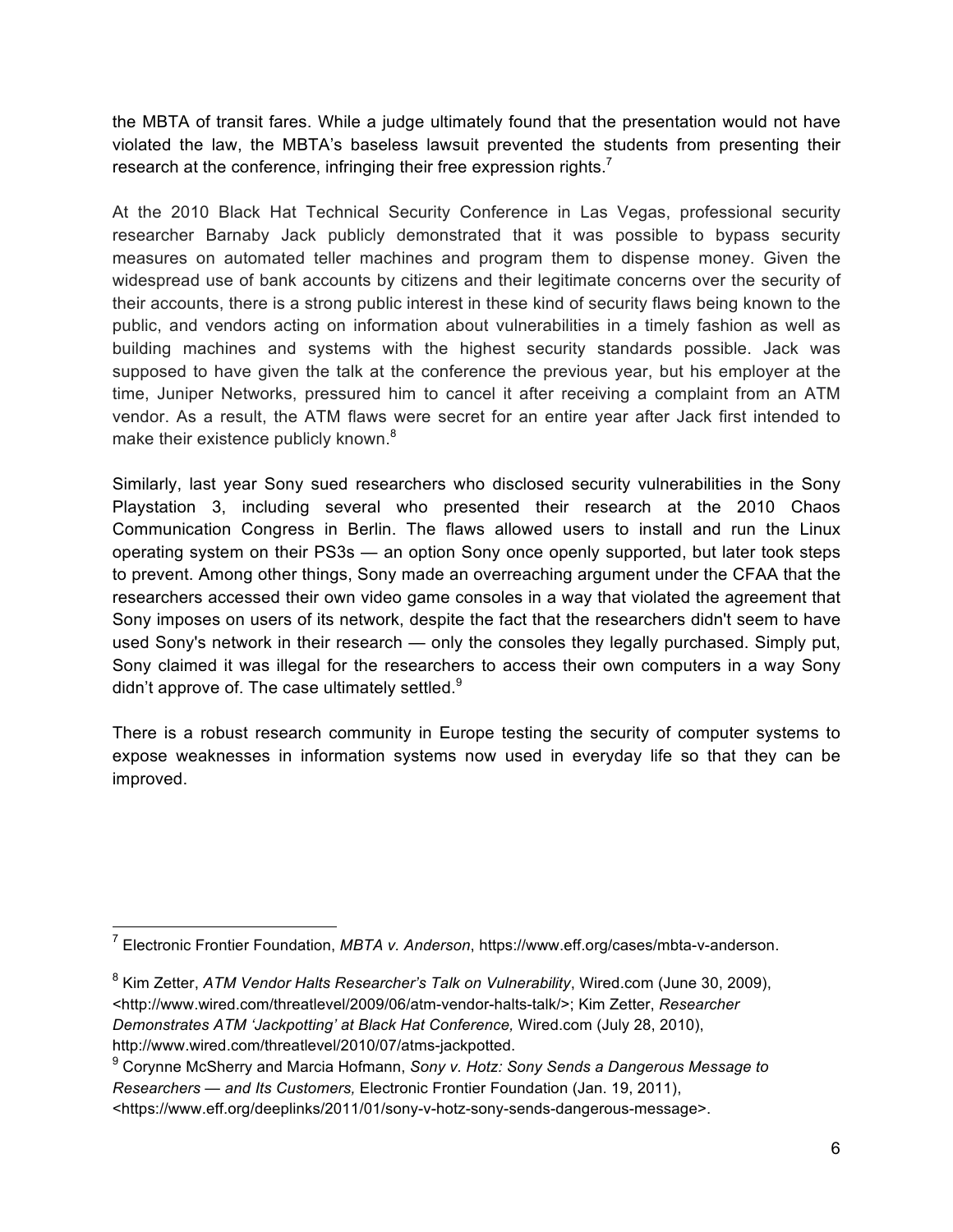As the Chaos Computer Club in Germany explained: "Just as the automotive industry makes its automobiles safer with crash tests, in the computing field the security of systems is tested with the controlled use of attack programs."10

Two important examples of European researchers studying security flaws include Karsten Nohl, who in 2010 demonstrated how easy it was to eavesdrop on GSM-based mobile phones.<sup>11</sup> and academics at Ruhr University who in 2012 break two encryption systems used to protect satellite phone signals—and stated that the fact the encryption algorithms were secret meant that security experts could not test them.<sup>12</sup>

There have been legal actions against such security researchers in Europe. For example, in 2008, a court in the Netherlands ruled that Dr B. Jacobs Radboud at the University of Nijmegen was entitled to publish a scientific paper on security flaws in a wireless smart card chip. The chip's owner, NXP Semiconductors, argued that it would have been irresponsible to make this information public, but the court ruled that refusing to allow this article to be published would have violated the scientist's freedom of expression rights.<sup>13</sup>

Just last year, an independent researcher who found a vulnerability in German software firm Magix AG's music software and reported the flaw to the company was threatened with legal action when he wanted to publish information about the flaw after it was patched.<sup>14</sup> Similarly, German researcher Thomas Roth was served with an injunction in response to his plans to release an open source 'hacking tool' when a German newspaper mis-translated Englishlanguage news reports on his research, incorrectly reporting that he would be making a profit from hacking.<sup>15</sup> In the end, he managed to sort out the misunderstanding, but he was delayed in releasing his tool. Both of these cases involved the allegation that the researchers had acted contrary to the 'hacker paragraph' provision on German law, which criminalizes hacking tools (and is discussed more below).

 $10$  Chaos Computer Club, Prohibition of computer security tools opens the floodgates for the federal trojan- German statement, (Nov. 5, 2011), http://www.ccc.de/updates/2007/paragraph-202c

<sup>&</sup>lt;sup>11</sup> Elinor Mills, Q&A: Researcher Karsten Nohl on mobile eavesdropping, CNET (Jan. 1, 2010), http://news.cnet.com/8301-27080\_3-10423219-245.html.

 $12$  Christopher Williams, Satellite phone encryption cracked, The Telegraph (Feb. 3,

<sup>2012),</sup>http://www.telegraph.co.uk/technology/news/9058529/Satellite-phone-encryption-cracked.htm <sup>13</sup> Elinor Mills, Dutch court allows publication of Mifare security hole research, CNET, (July 18, 2008),http://news.cnet.com/8301-1009\_3-9994120-83.html.

<sup>&</sup>lt;sup>14</sup> Kelly Jackson Higgins, Another Researcher Hit With Threat Of German Anti-Hacking Law, Security Dark Reading, (April 27, 2011),http://www.darkreading.com/vulnerability-

management/167901026/security/vulnerabilities/229402356/another-researcher-hit-with-threat-ofgerman-anti-hacking-law.html.

<sup>&</sup>lt;sup>15</sup> Kelly Jackson Higgins, Researcher Overcomes Legal Setback Over 'Cloud Cracking Suite', Secuirty Dark Reading, March 21, 2011, http://www.darkreading.com/authentication/167901072/security/clientsecurity/229301362/researcher-overcomes-legal-setback-over-cloud-cracking-suite.html.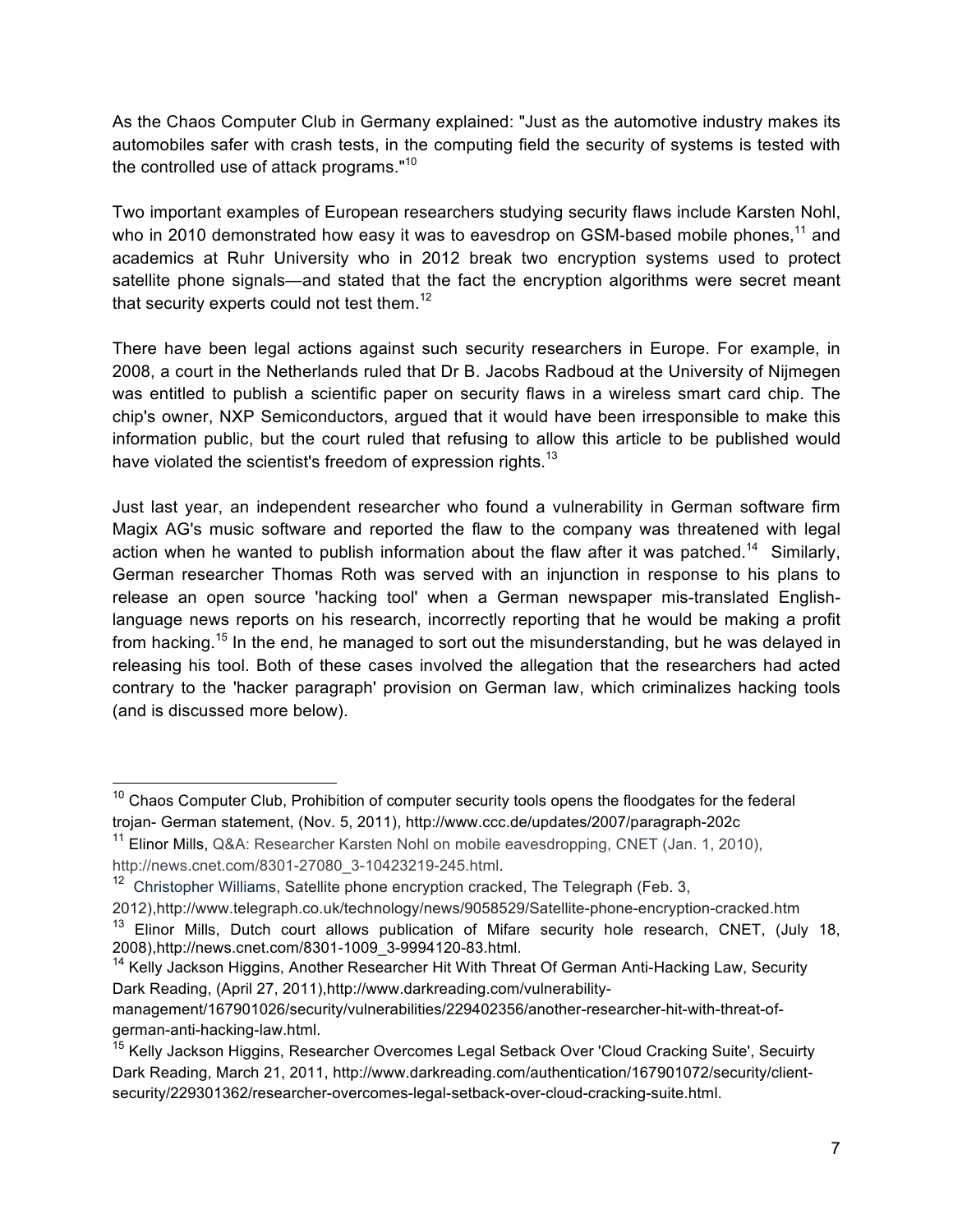Austrian researcher Peter Kleissner has also faced legal action for exposing security weaknesses in Microsoft's Windows operating system. After Kleissner presented its research at the 2008 Black Hat conference, a prosecutor moved to build a case against him for violating Austrian anti-hacking laws.<sup>16</sup>

Indeed, there can be very important democratic interests in having access to systems to test for security vulnerabilities even when 'authorization' to do so is refused. In India, Hari Prasad, a computer scientist, was arrested in 2010 for refusing to disclose an anonymous source who provided an electronic voting machine to a team of security researchers. Prasad and his team had long questioned the security of the voting machines but the Indian government had refused to provide them with a machine to test, despite claims about election irregularities and fraud.<sup>17</sup>

As these examples demonstrate, independent researchers around the world working to improve security have faced legal threats under existing laws, despite the fact they have no malicious intentions and are performing work that ultimately serves the public. The draft directive threatens to make this problem worse and chill this important research in the future.

# **No Criminalization of Tools**

We believe that **Article 7** regarding "tools uses for committing offences" should be eliminated. The current draft will severely curtail academic scholarship, legitimate security research, and other activities that benefit society.

As an initial matter, **Article 7** of the draft directive is largely duplicity of **Article 6** of the Convention on Cybercrime, which EFF opposed at the time of passage and continues to believe is troublesome.

Furthermore, the creation, possession or distribution of security tools shouldn't be criminalized *per se* under the proposed Directive because such tools are not inherently bad, but rather can be used for good and bad purposes. A classic example is a packet sniffer like Wireshark,<sup>18</sup> which could be used both for illegal wiretapping and for helping network administrators debug network configuration problems and identifying software bugs. The development and use of these tools are necessary for research and testing, including for "defensive" security efforts to determine the feasibility of attacks on a system.

<sup>&</sup>lt;sup>16</sup> Sean Gallagher, Security Researcher Gets Root on Windows 8 with Bootkit, <http://arstechnica.com/business/news/2011/11/security-researcher-defeats-windows-8-secure-boot.ars>.

<sup>17</sup> Marcia Hofmann, *Security Researcher Arrested For Refusing to Disclose Anonymous Source,*  Electronic Frontier Foundation (Aug. 23, 2010), https://www.eff.org/deeplinks/2010/08/securityresearcher-arrested-refusing-disclose.

<sup>18</sup> Marcia Hofmann, *2011 in Review: Hacking Law*, Electronic Frontier Foundation (December 30, 2011), <https://www.eff.org/deeplinks/2011/12/2011-review-hacking-law>.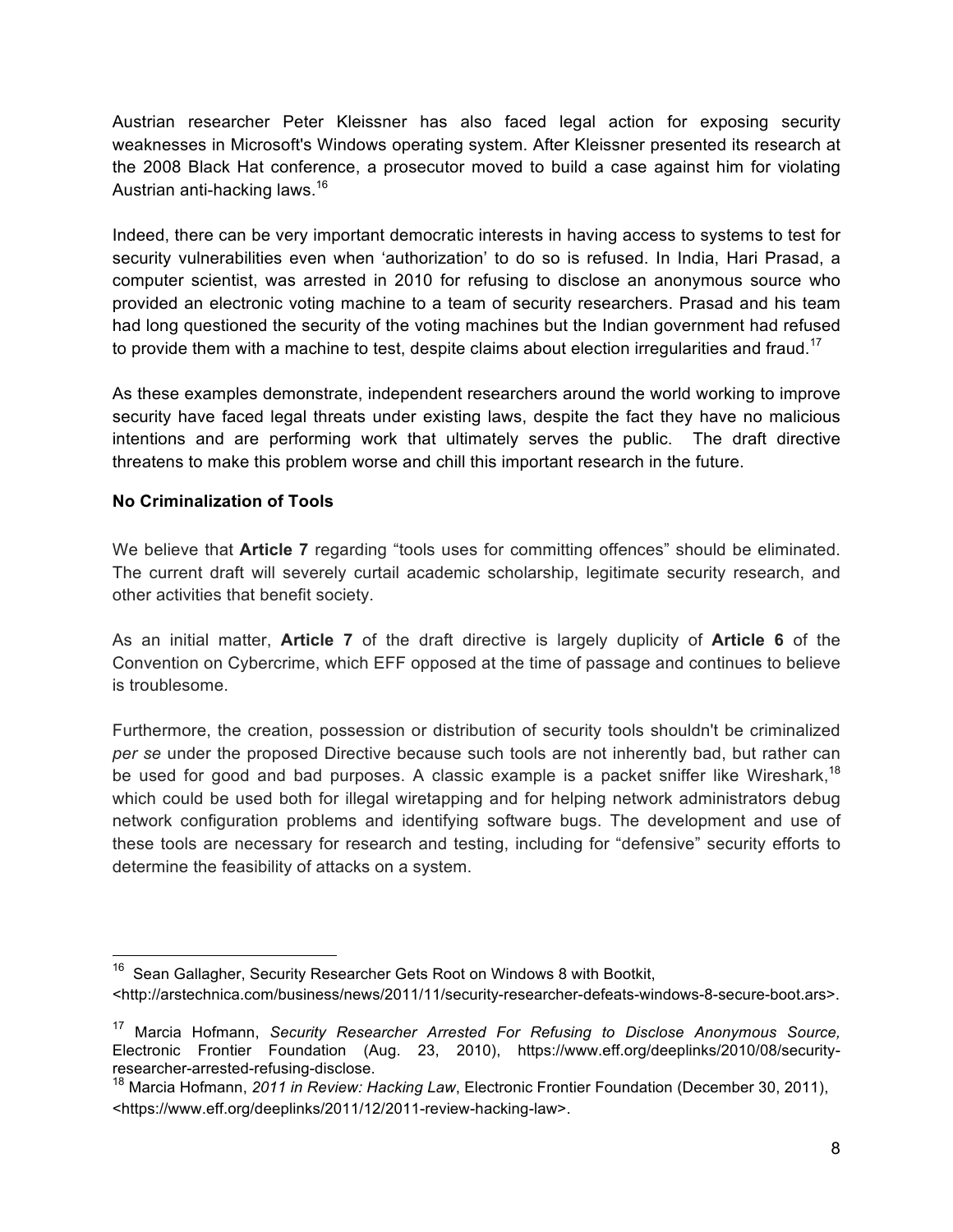For example, a bank may hire a security consultancy to probe the bank's systems and report on vulnerabilities that need to be fixed. Since these tests are carried out with the bank's authorization, they are not a violation of the law, but they require the use of tools and techniques equivalent to those used by malicious attackers. Penetration testing — accessing a company's network with permission to detect security holes — is a growing security business, and security researchers will not be able to perform their jobs if the distribution of network utilities is criminalized.

The draft Directive should not criminalize the creation, possession and distribution of tools that are fundamentally designed for the purpose of carrying out an attack. These tools also can have legitimate, socially desirable uses, such as identifying a practical vulnerability. An example of software written essentially to carry out an attack or demonstrate a practical vulnerability is password-cracking programs such as Crack and John the Ripper. These tools are often used by system administrators to determine when users have chosen an insecure password that need to be changed. Academics and other researchers—who are studying password security—may also use them. Far from having criminal intent, these researchers use password-cracking programs to investigate how passwords might be made more secure.<sup>19</sup>

The current wording of the proposed directive may have a chilling effect on the production, development and use of tools in Europe which can be used to circumvent electronic censorship in authoritarian regimes—especially if these same tools could also have an 'illegal' use within the European Union. One example could be a system like Tor, which enables people to use the Internet anonymously by relaying their communications through a network of servers run by volunteers throughout the world. Internet users who run Tor relays may arguably be exhibiting 'criminal' conduct for the purposes of **Article 8** of the draft directive, which criminalizes the instigation, aiding and abetting of attacks on information systems contained in the previous articles. This would be a highly undesirable outcome, because online anonymity is important for many purposes, including the fact that it enables users to defeat censorship attempts by authoritarian regimes. Yet the draft directive does not discount this possibility.

 <sup>19</sup> *See*, *e.g.*, Robert Morris and Ken Thompson, Password Security: a Case History, *Commun. ACM,*  22(11):594–597, 1979; Joseph A. Cazier and B. Dawn Medlin, Password Security: An Empirical Investigation into E- Commerce Passwords and Their Crack Times, *Information Systems Security,*  15(6):45–55, 2006; David C. Feldmeier and Philip R. Karn, UNIX Password Security - Ten Years Later, In *CRYPTO '89: Proceedings of the 9th Annual International Cryptology Conference on Advances in Cryptology,* pages 44–63, London, UK, 1990; Daniel Klein, 'Foiling the Cracker': A Survey of, and Improvements to, Password Security, In *Proceedings of the 2nd USENIX Security Workshop, pages 5*-14, 1990; Arvind Narayanan and Vitaly Shmatikov, Fast Dictionary Attacks on Passwords Using Time-Space Tradeoff, In *CCS '05: Proceedings of the 12th ACM conference on Computer and communications security,* pages 364–372, New York, NY, USA, 2005; Philippe Oechslin, Making a Faster Cryptanalytic Time-Memory Trade-Off, *Advances in Cryptology - CRYPTO 2003,* 2003; Matt Weir et al., Password Cracking Using Probabilistic Context-Free Grammars, In *SP '09: Proceedings of the 2009 30th IEEE Symposium on Security and Privacy,* pages 391–405, Washington, DC, USA, 2009; Aleksandar Kasabov and Jochem van Kerkwijk, Distributed GPU Password Cracking, System and Network Engineering research group, Informatics Institute, Faculty of Science, University of Amsterdam, 2011.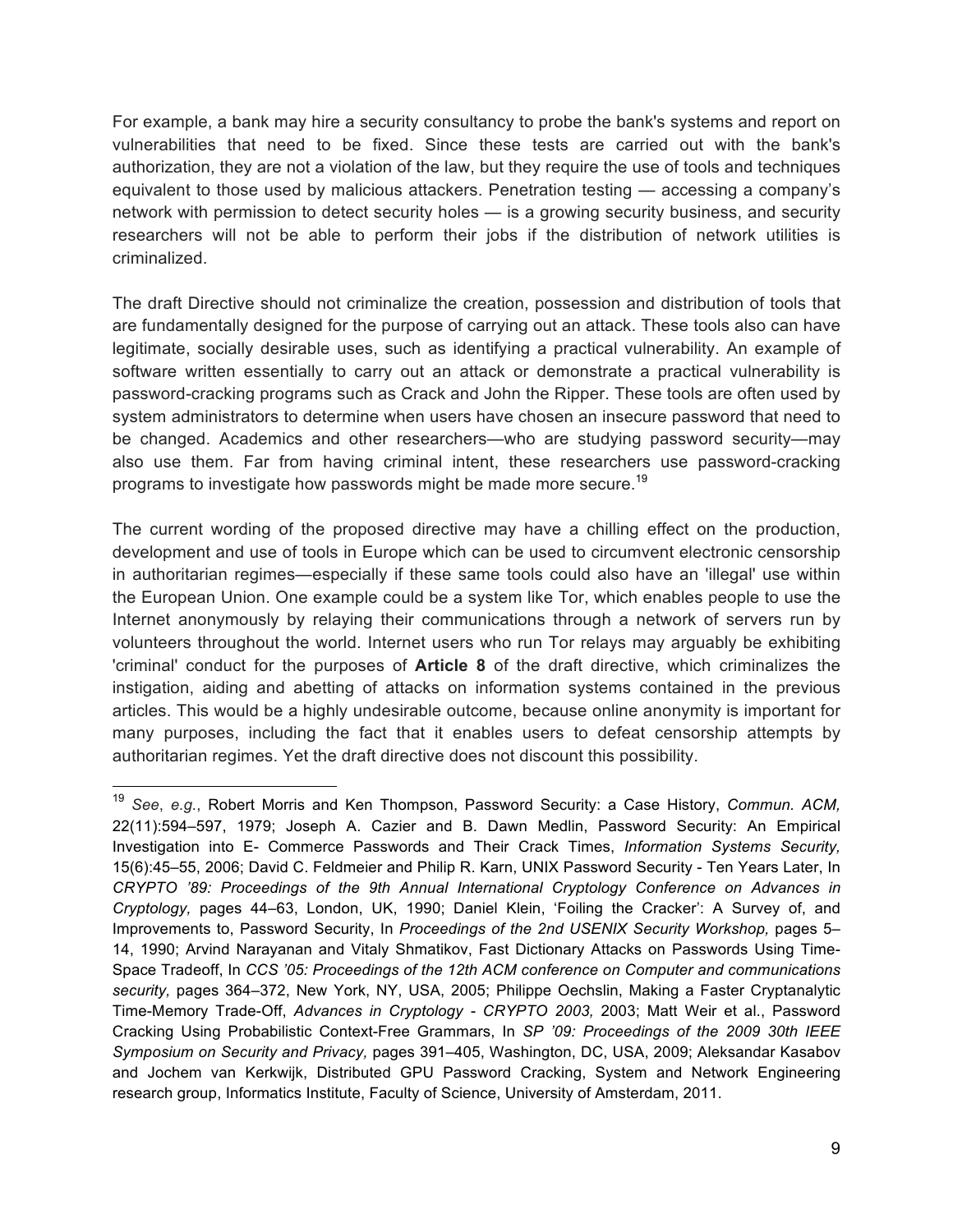**Article 7** does clarify that it permits 'dual use' tools whose *primary* purpose is the commission of offences in **Articles 3 to 6**. Yet this language is broader than the 2009 German Federal Constitutional Court's decision, which found that tools whose *only* purpose is to commit criminal acts were themselves criminal, interpreting a 2007 statute, known colloquially as the 'hackerparagraf' or s202c of the German Criminal Code, which criminalizes the 'preparation' of the interception of data.<sup>20</sup> Furthermore, the German Federal Constitutional Court emphasized the *intention* of the perpetrator was key in determining the criminality of the acts, a factor which seems to be absent from this proposed directive (for more on intent and *mens rea*, see the section above).

In any event, the 2007 German law was highly contested by groups such as the Chaos Computer Club and criticized for its vague language, which criminalizes the procurement and distribution of codes to access protected data as well as the production and use of tools that are useful for this purpose. The Chaos Computer Club also noted that since the coming into force of the law, there had been a decrease in the voluntary publication of detected security problems in Germany. They argued that the law would have the overall effect of lowering the standard of systems security in Germany.<sup>21</sup>

EFF also opposes this provision of German criminal law as over-criminalizing behavior, including that which can actually be socially useful—even though it is narrower than what is currently being proposed in the draft directive.

The amendments provided by the Rapporteur Monika Hohlmeier to remove mere 'possession' of such tools from the ambit of criminal liability should be adopted, although the recommendation to add 'clearly' still creates uncertainty as to what a 'clear aim' at committing one of the offences precisely means, and also is still broader than the 'primary purpose' adopted by the German Federal Constitutional Court.

The current state of affairs in other Member States such as the United Kingdom is that the conduct contained in **Article 7** is not criminal, and EFF believes this is the right result. If some form of **Article 7** should be retained, however, it should have a greater focus on criminal intent rather than mere creation, possession, or distribution of tools that can be used for good as well as malicious purposes. The Greens/EFA amendment seems to favor the German Court's position in advocating that only tools 'exclusively designed' for committing these offences be criminalized. In any event, even with a clarification on intent, this article remains very vague, with the potential to over-criminalize useful conduct.

EFF suggests that **Article 8** be deleted for many of the same reasons outlined above. The provision's wording is vague and does not protect intermediaries that do not have knowledge of

 $^{20}$  BVerfG, 2 BvR 2233/07 of 05.18.2009, paragraph no. (1-77),

<sup>&</sup>lt;http://www.bverfg.de/entscheidungen/rk20090518\_2bvr223307.html> (in German).

 $21$  Chaos Computer Club, Clause 202c of German penal code endangers German IT industry (Jul. 21, 2008), <http://www.ccc.de/en/updates/2008/stellungnahme202c>.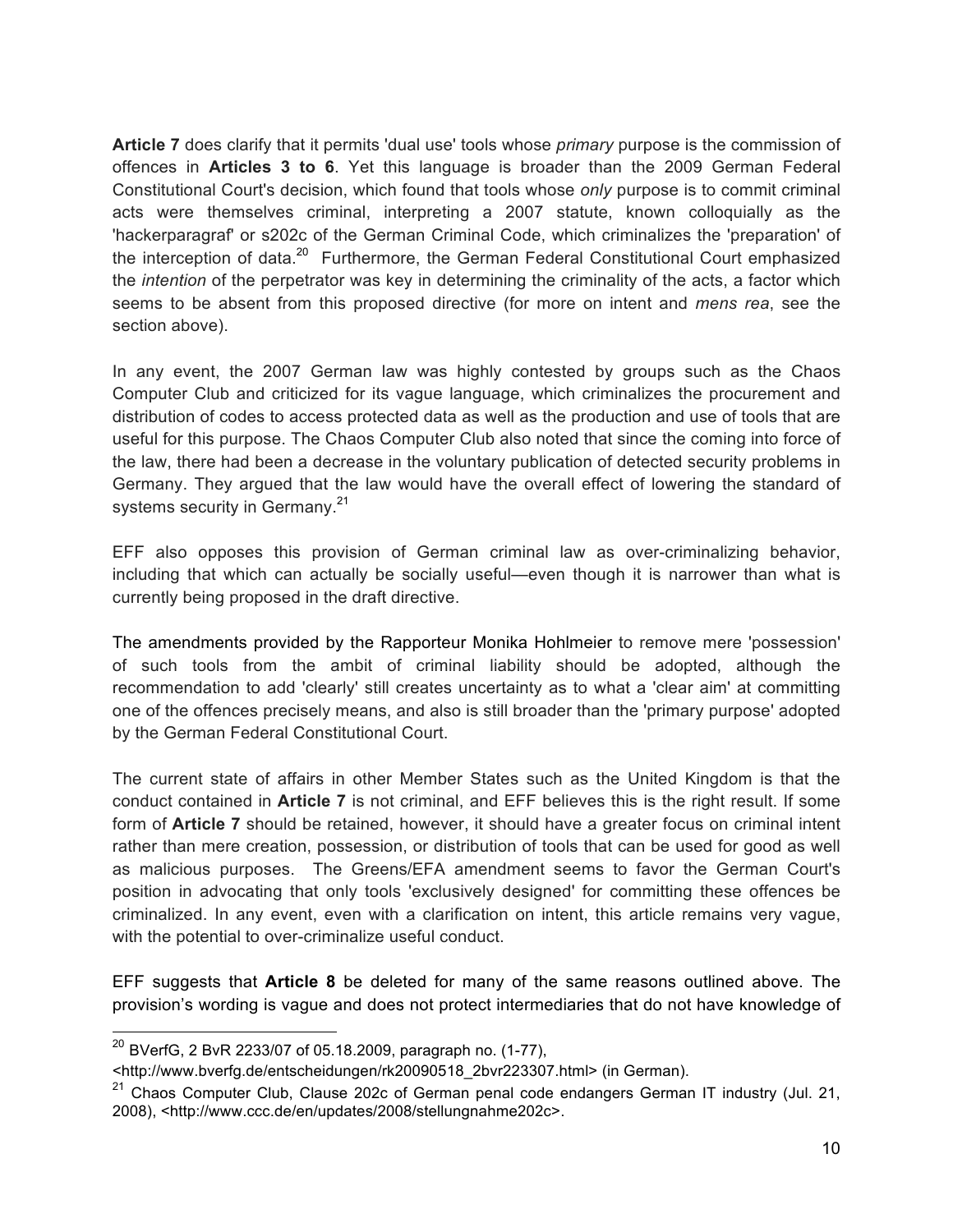conduct that occurs through their systems. Furthermore, **Article 8** could criminalize 'whistleblowers' that publish information about system vulnerabilities. Moreover, the different meanings of 'instigating' in different Member States should be addressed.

The introduction of liability for systems owners and vendors in the new **Article 11** that the Greens/EFA propose certainly creates incentives for these entities to protect their systems better, and may be welcomed as creating efficiencies rather than providing no discouragement for these entities to do anything more than the minimum necessary to keep their systems operating.

We also believe that when the failure to protect data results in the unauthorized disclosure of personally identifiable data, vendors should be responsible for notifying the affected individuals and taking remedial steps to protect their rights.

# **Cloud Computing**

We do not believe the Rapporteurs' Amendment to **Recital 9** to include cloud computing is necessary. The Convention on Cybercrime already addresses illegal computer access (**Article 2**), data interference (**Article 4**), interference with computer systems (**Article 5**), misuse of devices (**Article 6**), and computer-related fraud (**Article 8**), among other things. Cloud computing services are computer systems, and do not present unique or special concerns to justify greater law enforcement powers. We believe the Convention on Cybercrime is already highly problematic, and introducing additional, unnecessary regulation will only create additional concerns.

# **Rule of law**

There are potential rule-of-law issues regarding the fact that public bodies are currently exempted from being held liable under this Directive if they break into computer systems without the right to do so, and also the proposal from the parliamentary committee to allow (private) service providers to shut down (allegedly) illegal systems or functions (in the absence of e.g. a court order declaring these systems/functions illegal), although the provision does claim that this will be done in accordance with the rule of law (yet with no specific information about how this will be achieved). Clarification of the steps that should be taken in order to preserve the rule of law here is highly necessary.

# **Summary of EFF's concerns on the proposed directive**

In sum, we urge the European Parliament to make submissions on the following issues:

● We believe the Commission has not made a strong case for the necessity of this directive, especially given the existence of the Council of Europe Cybercrime Convention, which has not been implemented by all of the signatory states. Indeed, only 15 out of 27 Member States have ratified the Treaty (which EFF did not agree with at the time of its passage, since we believe it is overly restrictive).